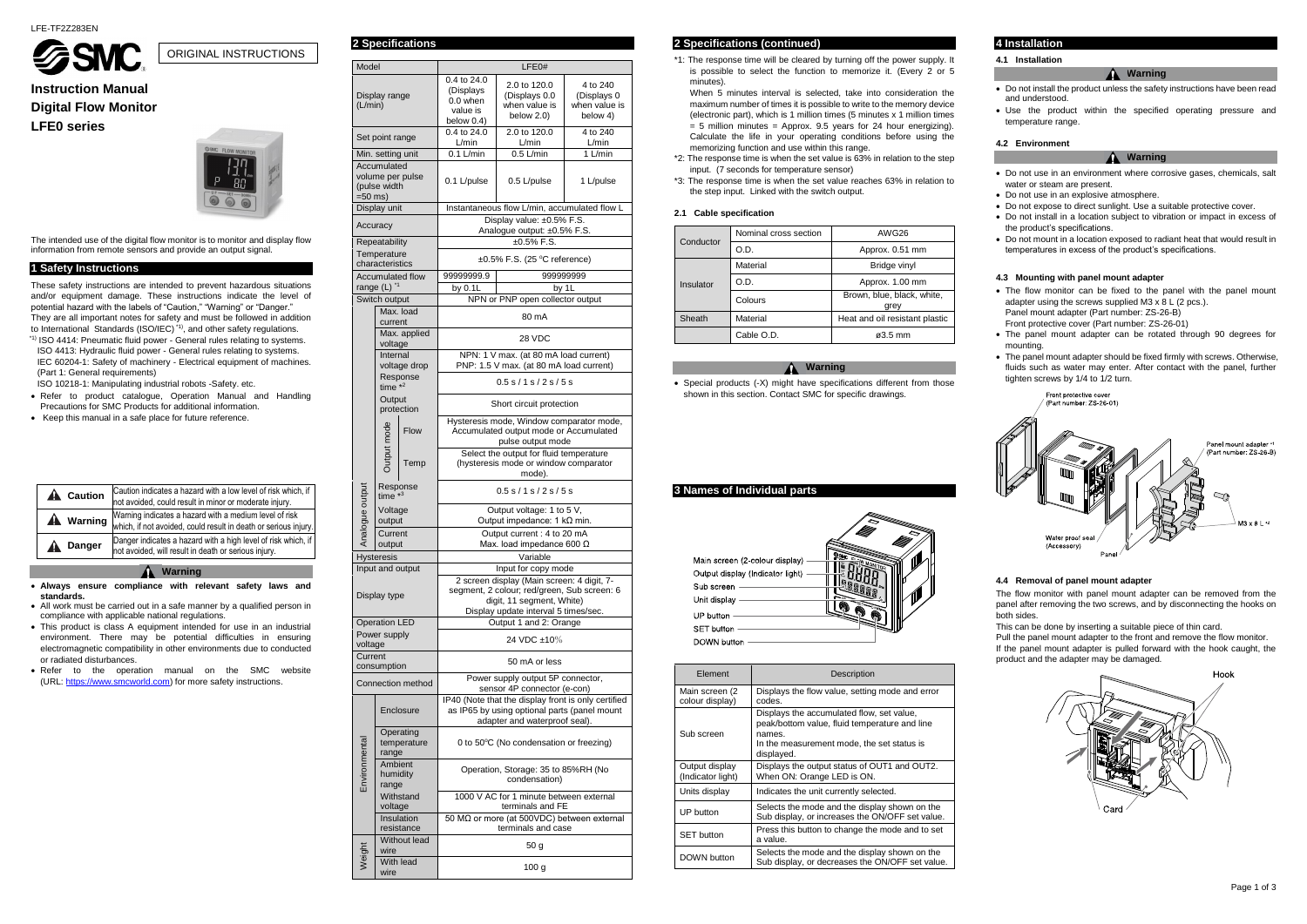#### **4 Installation (continued)**

#### **4.5 Wiring**

#### **A** Caution

Otherwise the product can malfunction due to interference of noise and surge voltage from power and high voltage cables to the signal line.

- **Do not perform wiring while the power is on.**
- **Confirm proper insulation of wiring.**
- **Do not route wires and cables together with power or high voltage cables.**

- **Keep wiring as short as possible to prevent interference from electromagnetic noise and surge voltage.**
- **Ensure that the FG terminal is connected to ground when using a commercially available switch-mode power supply.**

Switching noise will be superimposed and the product specification can no longer be met. This can be prevented by inserting a noise filter, such as a line noise filter and ferrite core, between the switch-mode power supply and the product, or by using a series power supply instead of a switch-mode power supply.

• The core of the corresponding colour shown in the table below is put into the pin of the number marked on the connector for sensor connection.

#### **Connection of Sensor and Power supply connectors**

- When connecting, insert the connectors straight into the body until it clicks.
- To remove the connectors, press down the lever to release the hook from the housing and pull the connectors out straight.



#### **4.6 Sensor Connector**



#### **Wiring of the Sensor connector**

- Strip the sensor lead wire as shown in the figure. (Refer to the following table for the connector and applicable wire).
- Do not cut the insulator.
- SMC part No. (1 pc.) Colour of cover Insulator outside diameter ZS-28-CA-5  $\begin{array}{c|c} \text{Z5-Z6-CA-3} & \text{Grey} & \phi 1.6 \text{ to } \phi 2.0 \end{array}$

## **4 Installation (continued)**



When using the lead wire with M12 connector included with the LFE series.

When reversed output is selected, the main screen displays [n1L] and [n1H].

- Ensure that the above-mentioned preparation work has been performed correctly, and press part "A" by hand to make temporary connection.
- Press part "A" centre straight in using a suitable tool, such as pliers.
- The sensor connector cannot be re-used once crimped. For a connection failure such as incorrect order of wire or incomplete
- insertion, use a new connector.
- When the sensor is not connected correctly, "LLL" will be displayed.

### **4.7 Power Supply Connector**



Refer to the operation manual on the SMC website (URL: [https://www.smcworld.com\)](https://www.smcworld.com/) for setting these functions.

## **5 Flow Setting**

#### **5.1 Measurement mode**

Refer to the operation manual or catalogue on the SMC website (URL: [https://www.smcworld.com](https://www.smcworld.com/) ) for How to order information.

The mode in which the flow is detected and displayed, and the switch function is operating.

This is the basic operating mode; other modes should be selected for setpoint and other function setting changes.



#### **5.2 Switch operation**

When the flow exceeds the set value, the switch will be turned ON. When the flow falls below the set value by the amount of hysteresis or more, the switch will be turned OFF.

If the operation shown is acceptable, keep this setting.



#### **6 Setting mode**

Be sure to select the required sensor to be connected. 1. Press the SET button in measurement mode to display set values. [P\_1] or [n\_1] and the set value are displayed alternately.



- 2. Press the UP or DOWN button to change the set value. The UP button is to increase and the DOWN button is to decrease.
- Press the UP button once to increase by one digit, or press and hold to continuously increase.



 Press the DOWN button once to decrease by one digit, or press and hold to continuously decrease.



3. Press the SET button to finish the setting.

The Flow switch turns on within a set flow range (P1L to P1H) during window comparator mode. Set P1L (switch lower limit) and P1H (switch upper limit) using the above setting procedure.

For models with 2 outputs [P\_2] or [n\_2] will be displayed. Set as above. For more detailed settings, set each function in Function selection mode while referring to the operation manual.

## **7 Function Settings**

#### **7.1 Function selection mode**

In measurement mode, press the SET button for 2 seconds or longer to display [F 0].

Select to display the function to be change  $[F \Box \Box]$ .

Press and hold the SET button for 2 seconds or longer to return to measurement mode.



The function number is increased and decreased by the UP and DOWN buttons. Display the required function number and press the SET button.

#### **7.2 Sub screen display**

In measurement mode, the sub screen display can be temporarily changed by pressing the UP or DOWN buttons.

After 30 seconds, it will automatically reset to the display selected in [F10]. Example shown is for the 4 L/min type.



## **7 Function Settings (continued)**

#### **7.3 Default function settings**

• [F 0] Selection of sensor

## **8 Other Settings**

#### **Key-lock function**

## **9 How to Order**

## **10 Outline Dimensions (mm)**

Refer to the operation manual or catalogue on the SMC website (URL: [https://www.smcworld.com](https://www.smcworld.com/) ) for Outline Dimensions.

| Pin No. | <b>Description</b>                     | Wire colour  |
|---------|----------------------------------------|--------------|
|         | $DC (+)$                               | <b>Brown</b> |
| 2       | N.C./ IN: Unused (do not connect wire) |              |
|         | $DC(-)$                                | Blue         |
|         | INPUT : (flow sensor 1 to 5 V)         | White        |

Sheath

20 mm or more

Insulator

| Description      | Wire colour  |  |
|------------------|--------------|--|
| <b>COPY</b>      | Grev         |  |
| OUT <sub>2</sub> | White        |  |
| OUT1             | <b>Black</b> |  |
| DC (-)           | <b>Blue</b>  |  |
| $DC (+)$         | <b>Brown</b> |  |

| Item                                             | Description                                                  | Default setting                  |
|--------------------------------------------------|--------------------------------------------------------------|----------------------------------|
| Range<br>selection<br>οf<br>connected<br>sensor. | The flow rate range of the sensor to<br>be connected is set. | Rated flow rate<br>20 L/min type |

#### • [F 1] Setting of OUT1

| Item<br>Description                                                                                                                                                      |                                       | Default setting           |  |
|--------------------------------------------------------------------------------------------------------------------------------------------------------------------------|---------------------------------------|---------------------------|--|
| Select the switch output type from:<br>Instantaneous flow (either hysteresis<br>Output<br>or window comparator mode),<br>mode<br>accumulated flow, accumulated<br>pulse. |                                       | <b>Hysteresis</b><br>mode |  |
| Reversed                                                                                                                                                                 | Select which type of switch output is | Normal output             |  |
| output                                                                                                                                                                   | to be used, normal or reversed.       |                           |  |
| Set value                                                                                                                                                                | Set the ON and OFF point of the       | 50% of rated              |  |
|                                                                                                                                                                          | switch output                         | flow                      |  |
| <b>Hysteresis</b>                                                                                                                                                        | Setting of hysteresis can prevent     | 5% of rated               |  |
|                                                                                                                                                                          | chattering.                           | flow                      |  |
|                                                                                                                                                                          |                                       | Output ON:                |  |
| Display                                                                                                                                                                  | Select the colour of the main         | Green                     |  |
| colour                                                                                                                                                                   | display.                              | Output OFF:               |  |
|                                                                                                                                                                          |                                       | Red                       |  |

#### • [F 2] Setting of OUT2

| Item                                                                                                                                                                                                                                                    | Description                                                               | Default setting                                        |
|---------------------------------------------------------------------------------------------------------------------------------------------------------------------------------------------------------------------------------------------------------|---------------------------------------------------------------------------|--------------------------------------------------------|
| Selects the switch output type from:<br>Instantaneous flow (either hysteresis<br>or window comparator mode),<br>Output<br>accumulated flow, accumulated<br>mode<br>pulse or fluid temperature (either<br>hysteresis mode or window<br>comparator mode). |                                                                           | <b>Hysteresis</b><br>mode for<br>instantaneous<br>flow |
| Reversed<br>output                                                                                                                                                                                                                                      | Selects which type of switch output<br>is to be used, normal or reversed. |                                                        |
| Set value                                                                                                                                                                                                                                               | Sets the ON and OFF point of the<br>switch output                         | 50% of rated<br>flow                                   |
| <b>Hysteresis</b>                                                                                                                                                                                                                                       | Setting of hysteresis can prevent<br>chattering.                          | 5% of rated<br>flow                                    |

#### Other parameter settings

| Item                                 | Default setting                                           |  |
|--------------------------------------|-----------------------------------------------------------|--|
| [F3] Response time                   | 1 second                                                  |  |
| [F10] Sub screen                     | Display of set value                                      |  |
| [F20] Setting of external input      |                                                           |  |
| [F22] Analogue output                | Free range analogue output for<br>instantaneous flow: OFF |  |
| [F30] Storing of accumulated<br>flow | OFF                                                       |  |
| [F80] Power saving mode              | OFF (display is ON)                                       |  |
| [F81] Setting of security code       | OFF                                                       |  |
| [F82] Input of line names            | No name                                                   |  |
| [F90] Setting of all functions       | OFF                                                       |  |
| [F96] Input value check              | Display of input voltage (sensor<br>output voltage)       |  |
| [F97] Selection of copy function     | OFF                                                       |  |
| [F98] Output check                   | OFF                                                       |  |
| [F99] Reset to default settings      | OFF                                                       |  |